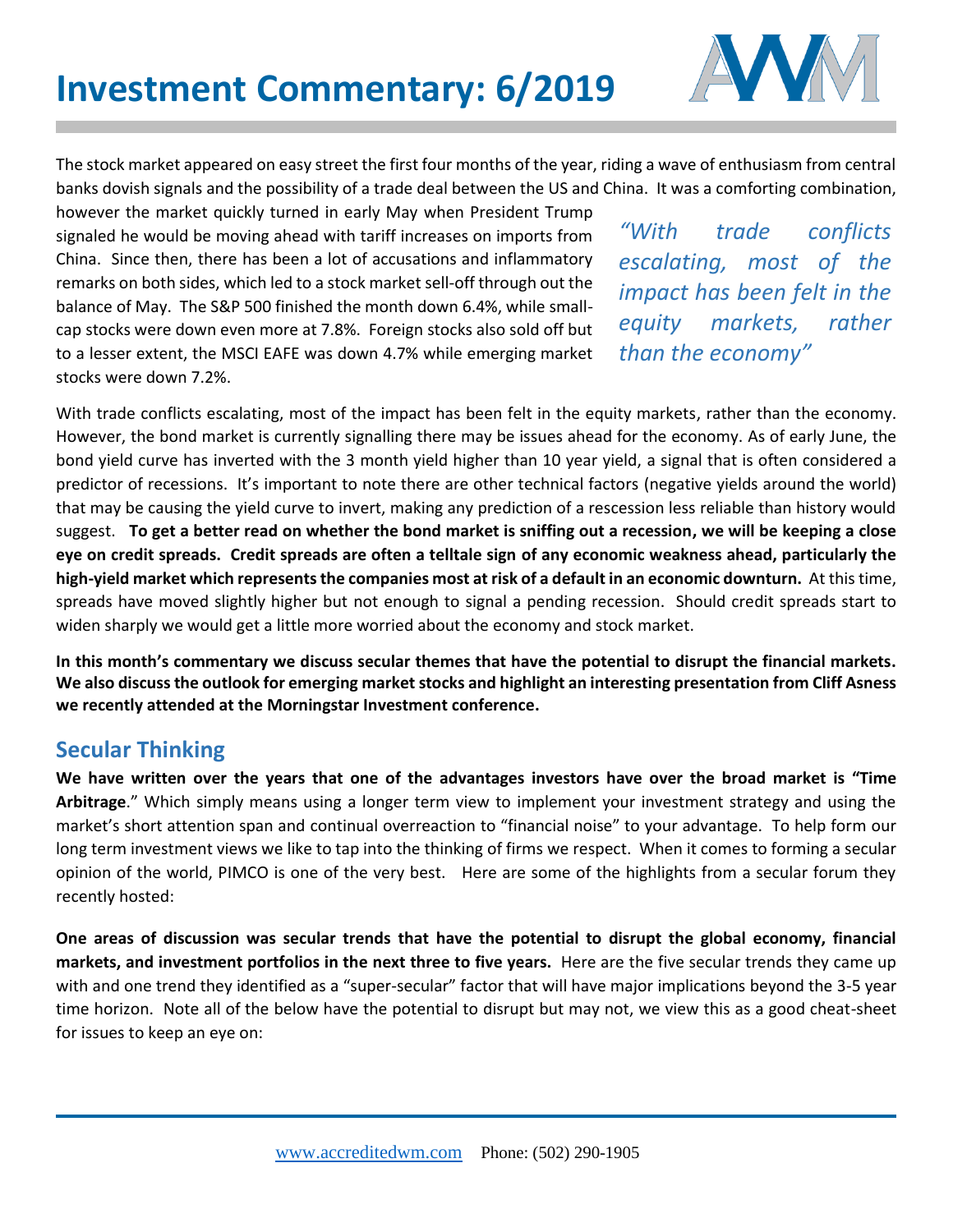## **Investment Commentary: 6/2019**



- 1. **China** economic growth has slowed in China and is likely to continue on a slowing path with greater volatility, especially if the trade war escalates. **Over the past decade Chinese debt has grown exponentially, and if their economy were to experience a sharp decline it could aggravate the downturn**. In an adverse scenario, the Chinese authorities could resort to aggressive currency depreciation, sending a deflationary shockwave around the world. Other concerns center on the impacts of global competition and the desire of China to expand their global sphere of influence. This could lead to heightened tensions and potentially a new "coldwar," as well as ongoing bouts of market volatility that we'll have to navigate.
- 2. **Populism** there is a chance that growing populist movements, parties and candidates will continue to disrupt national and international politics and policy making. **In general, populism tends to be more inward looking and can lead to greater protectionism and barriers, which could be a real danger to the global economic system built on complex international supply chains and financial linkages.**
- 3. **Demographics-** simply put, **slower population growth and increasing longevity in the largest economies is contributing to slow economic growth, low inflation, and depressed interest rates.** There is no quick fix to demographic challenges and they will challenge economies for years to come. Japan was the first country to be impacted by aging demographics, Europe and China look vulnerable to the same trends.
- 4. **Technology** the benefits of technology have been tremendous in terms of communication, lowering costs and growing productivity. **However there is a potential darker side of technology, it often disrupts industries and business and can lead to clear winners and losers.** The expansion of technology (think robots, artificial intelligence, etc.) could lead to temporary or longer lasting unemployment. Which could lead to discontent for the masses and further growth in populism.
- 5. **Financial Market Vulnerability** unlike previous recessions, the recessions in the 2000's were primarily driven by the unwinding of financial market imbalances. **The concern is that instead of reacting to the news, it is financial markets that make the news.** There are several areas worth watching, including: debt levels, liquidity and valuation.
- 6. **Climate-Related Disruptions-** was identified as a super-secular issue that will be with us for years to come. This is an important topic that we won't try to tackle here but will address in future commentaries.

**It's important to note that the above list is not a prediction of what's to come, but simply a list to keep an eye on for potential disruption over the next 3 to 5 years. We think it's a pretty good one!**

## **Emerging Markets Have Value (if you can tolerate the volatility)**

Emerging markets have changed significantly over the years. In fact, close to 80% of today's emerging market index is from countries that were not investable in the late 1980's. Countries such as Russia, China and Taiwan have opened up their markets and now comprise a large percentage of the index compared to back then. The changes at the sector level have been just as dramatic. According to Morningstar, technology stocks represented about 5.5% of the emerging markets index back in the late 1990's, compared to about 24% today (33% in the Asian markets). The chart below shows just how rapidly earnings in the technology sector has grown in the emerging markets relative to the overall market.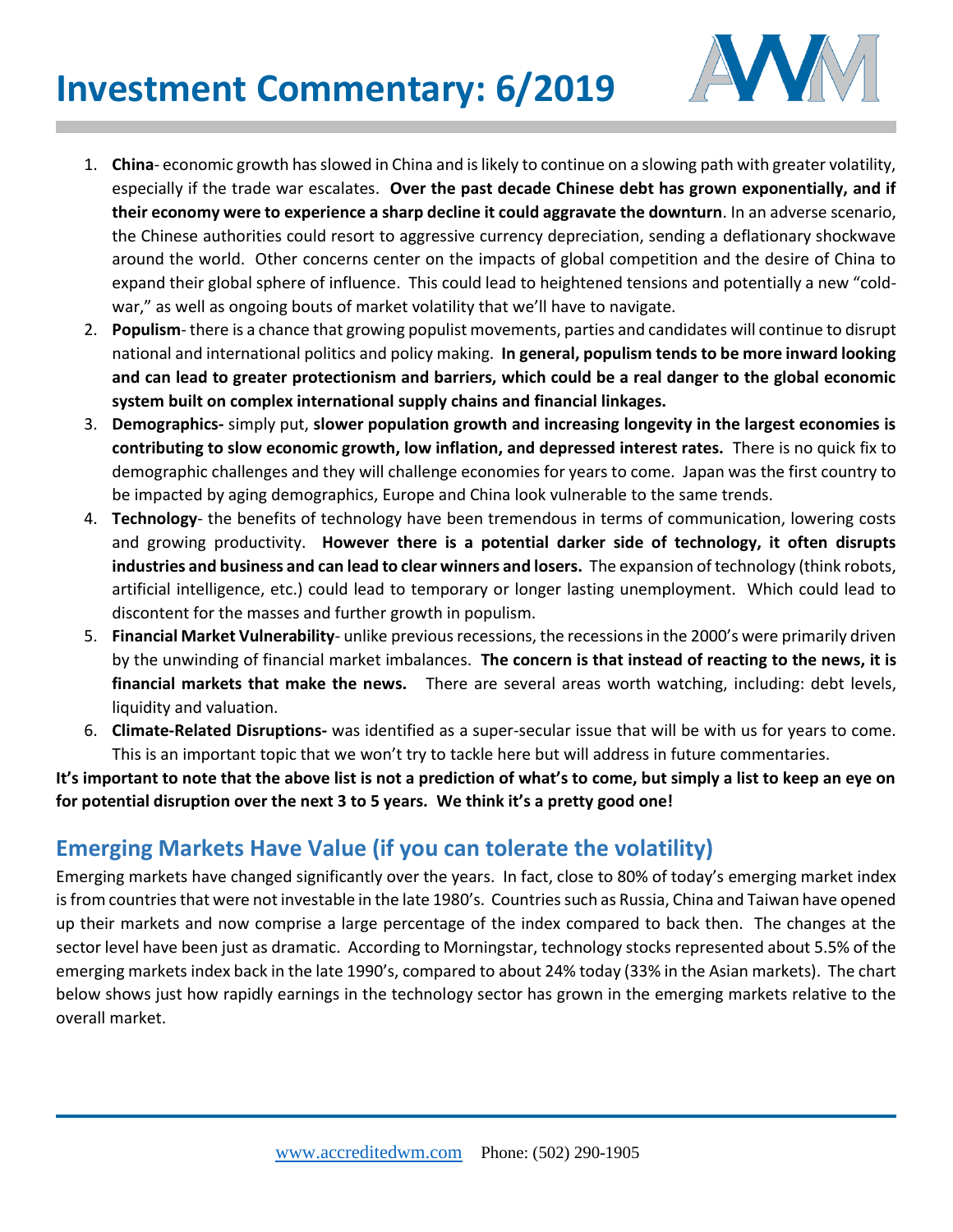

**Valuations in the emerging stock markets look attractive, especially on a relative basis**. Here are some views from managers we respect on the return potential for emerging market stocks relative to US stocks. According to Research Affiliates valuations are much more attractive in the emerging markets. Their cyclicallyadjusted-price- to earnings ratio (CAPE) is 13.7 in the emerging markets which ranks historically in the  $29<sup>th</sup>$  percentile (lower is better), whereas the US stock market is



Source: Morningstar Investment Management calculation, Morningstar Direct, as at 30/04/2019.

trading at a CAPE ratio of 29.7 in the 95<sup>th</sup> percentile. Research Affiliates 10 year projections for real returns (minus inflation) is 6.8% for the emerging markets vs. 0.5% for the US. The research team at Morningstar has a similar view, with their 10 year projections for real returns showing far greater potential in the emerging markets than in the US, see the chart below:

Earlier this year, legendary investor Jeremy Grantham, co-founder of GMO, declared he was so bullish on the emerging markets that he's telling his own kids to invest more than half their retirement money in the asset class. His advice to investment professionals was, "What I would own is as much emerging-market equity as your career or business risk can tolerate… emerging market stocks are the only investment arena with a realistic shot a delivering 4.5% real returns annually over a decade." We wouldn't go as far as Jeremy Grantham, as we recognize the potential



for higher levels of volatility and the occasional blow-up in the emerging markets, which can impact investors ability to hold on to them for the long-term, which is crucial to gain the benefits (see the next section). That being said, we do believe investor need to look forward and not in the rear view mirror to determine where the best future returns will come from. Depending on our client's risk tolerance we will be looking for opportunities to increase exposure to emerging markets in 2019, with an emphasis on value stocks.

## **Quantitative Returns Have Been "Crappy"**

Cliff Asness was one of the keynote speakers at the Morningstar Conference. Cliff is the founder of AQR, a quantitative investment firm with over \$200 billion in assets under management. His firm is loaded with PhD's and is best known for its multifactor quantitative approach to investing in stocks. In other words they develop computer models and algorithms to select their investments and try to remove the inherent biases of human judgement.